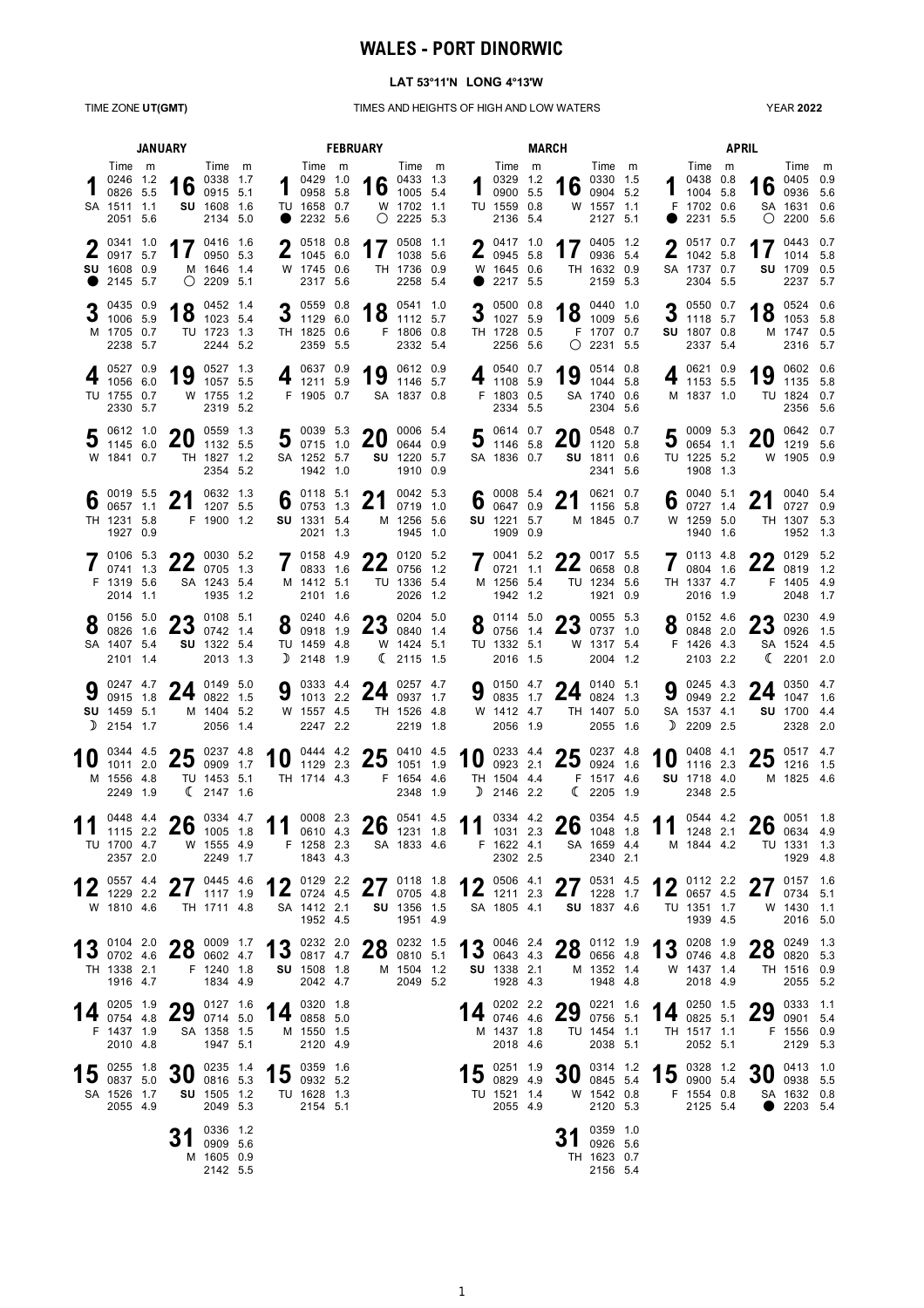## **WALES - PORT DINORWIC**

## **LAT 53°11'N LONG 4°13'W**

TIME ZONE **UT(GMT)** TIMES AND HEIGHTS OF HIGH AND LOW WATERS

YEAR **2022**

|    | MAY                                                               |  |                                                                                       |                                                                      | <b>JUNE</b> |   |                                                                        |  |                                                 |                                                            |  |    | <b>JULY</b>                                                                                                                                                                                                                                                                                                                                                                        |  |                                                   |                                                            |  |                  | <b>AUGUST</b>                                                                 |  |                    |                                                                  |  |  |
|----|-------------------------------------------------------------------|--|---------------------------------------------------------------------------------------|----------------------------------------------------------------------|-------------|---|------------------------------------------------------------------------|--|-------------------------------------------------|------------------------------------------------------------|--|----|------------------------------------------------------------------------------------------------------------------------------------------------------------------------------------------------------------------------------------------------------------------------------------------------------------------------------------------------------------------------------------|--|---------------------------------------------------|------------------------------------------------------------|--|------------------|-------------------------------------------------------------------------------|--|--------------------|------------------------------------------------------------------|--|--|
|    | Time m<br>0449 0.9<br>1015 5.5<br>SU 1708 0.9<br>2236 5.4         |  |                                                                                       | Time m<br>0414 0.7<br>16 $^{0414}$ 0.7<br>M 1641 0.6<br>$O$ 2211 5.7 |             |   | Time m<br>0542 1.2<br>1106 5.1<br>W 1749 1.3<br>2320 5.2               |  |                                                 | Time m<br>16 $^{0540}$ 0.6<br>TH 1801 0.9<br>2333 5.7      |  |    | Time m<br>0602 1.3<br>$1 \t{array} 10002 \t{array} 10002 \t{array} 10002 \t{array} 10002 \t{array} 10002 \t{array} 10002 \t{array} 10002 \t{array} 10002 \t{array} 10002 \t{array} 10002 \t{array} 10002 \t{array} 10002 \t{array} 10002 \t{array} 10002 \t{array} 10002 \t{array} 10002 \t{array} 10002 \t{array} 10002 \t{array} 10002 \t{array} 1000$<br>F 1804 1.4<br>2338 5.2 |  |                                                   | Time m<br>0621 0.5<br>16 $^{0621}$ $^{0.5}$<br>SA 1836 0.9 |  | 1                | Time m<br>0647 1.1<br>1216 5.1<br>M 1851 1.3                                  |  | 16                 | Time m<br>0031 5.8<br>0724 0.8<br>TU 1259 5.2<br>1935 1.1        |  |  |
|    | $\bullet$ 0527 0.9<br>1051 5.4<br>M 1741 1.0<br>2310 5.3          |  | 17                                                                                    | 0500 0.6<br>1033 5.8<br>TU 1727 0.6<br>2256 5.7                      |             |   | $\bigcirc$ 0614 1.3<br>$\frac{1}{1142}$ 5.0<br>TH 1820 1.4<br>2354 5.1 |  |                                                 | 17 $^{0628}$ 0.6<br>F 1848 1.0                             |  |    | $\bullet$ 0635 1.3<br>$\frac{2}{1202}$ 4.9<br>SA 1837 1.5                                                                                                                                                                                                                                                                                                                          |  |                                                   | 17 $^{0011}$ 5.9<br>SU 1246 5.3<br>1920 1.0                |  |                  | $\bullet$ 0027 5.4<br>$20720$ 1.2<br>TU 1251 5.0<br>1924 1.4                  |  | 17                 | 0113 5.6<br>0803 1.1<br>W 1340 5.0<br>2016 1.4                   |  |  |
|    | 3 $\frac{0559}{1127}$ 5<br>1127 5.3<br>TU 1810 1.2<br>2342 5.2    |  |                                                                                       | 18 $^{0547}$ $^{0.6}$<br>W 1810 0.8<br>2343 5.7                      |             |   | 2 0649 1.4<br>1218 4.8<br>F 1854 1.6                                   |  |                                                 | 18 $^{0023}$ 5.7<br>SA 1301 5.2<br>1938 1.2                |  |    | 3 $\frac{0014}{0709}$ 1.3<br>0709 1.3<br>SU 1239 4.9<br>1913 1.5                                                                                                                                                                                                                                                                                                                   |  | 18                                                | 0057 5.7<br>0753 0.8<br>M 1333 5.1<br>2005 1.2             |  |                  | 3 $\frac{0102}{0753}$ 12<br>0753 1.2<br>W 1329 4.9<br>2001 1.5                |  |                    | 18 $^{0156}$ 5.2<br>TH 1424 4.7<br>2101 1.7                      |  |  |
|    | 0631 1.2<br>$4_{1201}$ 5.1<br>W 1840 1.4                          |  | 19                                                                                    | 0633 0.7<br>1212 5.5<br>TH 1856 1.0                                  |             |   | 0029 5.0<br>$40726$ 1.5<br>SA 1256 4.7<br>1931 1.8                     |  | 19                                              | 0116 5.5<br>0812 0.9<br><b>SU</b> 1359 5.0<br>2030 1.4     |  |    | 0051 5.1<br>$4\frac{1}{0745}$ 1.4<br>M 1318 4.8<br>1950 1.6                                                                                                                                                                                                                                                                                                                        |  | 19                                                | 0146 5.5<br>0838 1.0<br>TU 1423 4.9<br>2053 1.5            |  |                  | 0140 5.2<br>0831 1.4<br>TH 1410 4.8<br>2043 1.6                               |  | 19                 | 0242 4.9<br>0930 1.8<br>F 1515 4.5<br>(2155 2.0)                 |  |  |
|    | $\frac{0014}{0705}$ 1.4 20<br>TH 1236 4.9<br>1913 1.6             |  |                                                                                       | 0031 5.5<br>0723 0.9<br>F 1306 5.2<br>1946 1.3                       |             |   | 5 $\frac{0109}{0806}$ 1.9<br>SU 1341 4.5<br>2013 1.9                   |  | 20                                              | 0211 5.3<br>0908 1.1<br>M 1459 4.8<br>2126 1.6             |  |    | 5 $^{0130}$ 5.0 0825 1.5<br>TU 1401 4.7<br>2031 1.8                                                                                                                                                                                                                                                                                                                                |  | <b>20</b>                                         | 0236 5.2<br>0928 1.3<br>W 1515 4.6<br>$\binom{2144}{1.7}$  |  |                  | 5 $^{0224}$ 5.0 0916 1.5<br>F 1500 4.7<br>$D$ 2133 1.8                        |  | 20                 | 0339 4.5<br>1026 2.1<br>SA 1622 4.3<br>2307 2.3                  |  |  |
|    | $\bullet$ 0048 4.9<br>0742 1.6<br>F 1314 4.6<br>1950 1.9          |  | 2 <sub>1</sub><br>$\mathbf{L}$                                                        | 0125 5.3<br>0820 1.1<br>SA 1408 4.9<br>2044 1.6                      |             |   | 6 $^{0154}$ 4.7<br>0853 1.7<br>M 1433 4.4<br>2101 2.1                  |  | 21<br><b>Z</b> 1                                | 0312 5.1<br>1005 1.3<br>TU 1604 4.6<br>$\binom{2227}{1.8}$ |  |    | 6 $^{0213}$ 4.9<br>0 $^{0213}$ 1.5<br>W 1449 4.6<br>2119 1.8                                                                                                                                                                                                                                                                                                                       |  | 21                                                | 0329 4.9<br>1020 1.6<br>TH 1615 4.5<br>2243 1.9            |  |                  | 6 $\frac{0318}{1012}$ $\frac{4.8}{17}$<br>1012 1.7<br>SA 1603 4.6<br>2238 1.9 |  | 21                 | 0455 4.3<br>1143 2.3<br>SU 1745 4.3                              |  |  |
|    | 701274.7<br>0826 1.8<br>SA 1401 4.4<br>2034 2.1                   |  | <b>226 5.1</b><br>$22$ 0923 1.3                                                       | SU 1522 4.6<br>(2150 1.8)                                            |             |   | $-20247$ 4.6<br>$10946$ 1.8<br>TU 1535 4.3<br>$D$ 2159 2.1             |  |                                                 | $22.9$ 0414 4.9<br>$22$ 1106 1.5<br>W 1709 4.5<br>2332 1.8 |  |    | $70304$ 4.8<br>$10957$ 1.6<br>TH 1546 4.5<br>$D$ 2214 1.9                                                                                                                                                                                                                                                                                                                          |  | 22 $^{0430}$ 4.7                                  | F 1721 4.4<br>2356 2.0                                     |  |                  | $-20429$ 4.7<br>1123 1.8<br>SU 1720 4.6                                       |  |                    | $22$ 0037 2.3<br>22062643<br>M 1306 2.3<br>1905 4.5              |  |  |
|    | 0215 4.5<br>$\bullet$ 0920 2.0<br>SU 1503 4.2<br>2132 2.3         |  | $\bigcap$ 0337 4.9                                                                    | $23$ 1033 1.4<br>M 1641 4.5<br>2301 1.9                              |             |   | $\bullet$ 0350 4.6<br>$0 \t1045 \t1.8$<br>W 1642 4.4<br>2302 2.1       |  | 22.05184.8<br>$23$ 1214 1.6<br>TH 1813 4.6      |                                                            |  |    | $\bullet$ 0401 4.8<br>F 1650 4.6<br>2317 1.9                                                                                                                                                                                                                                                                                                                                       |  | 22.5<br>$\bullet$ 1053 1.6 $\textbf{23}$ 1232 1.9 | SA 1830 4.5                                                |  |                  | $\bullet$ 0000 1.9<br>$0$ 0553 4.7<br>M 1247 1.7<br>1838 4.8                  |  | 2.1                | 2507394.4<br>TU 1416 2.1<br>2001 4.7                             |  |  |
|    | 0322 4.3<br>1027 2.1<br>M 1625 4.1<br>$D$ 2246 2.4                |  | 24                                                                                    | 0451 4.9<br>1147 1.4<br>TU 1754 4.6                                  |             | 9 | 0455 4.6<br>1149 1.6<br>TH 1745 4.5                                    |  |                                                 | 24 $^{0041}$ 1.8<br>F 1316 1.6<br>1910 4.7                 |  | IJ | 0507 4.8<br>1202 1.6<br>SA 1755 4.7                                                                                                                                                                                                                                                                                                                                                |  | 24                                                | 0110 2.0<br>0652 4.5<br>SU 1339 1.9<br>1932 4.6            |  | J                | 0123 1.7<br>0715 4.9<br>TU 1402 1.5<br>1945 5.1                               |  | 24                 | 0254 1.8<br>0829 4.7<br>W 1505 1.9<br>2044 5.0                   |  |  |
|    | 10 $^{0444}_{1145}$ 10<br>TU 1744 4.3                             |  | $\frac{0444}{1145}$ $\frac{4.3}{1.9}$ <b>25</b> $\frac{0016}{0601}$ $\frac{1.8}{4.9}$ | W 1258 1.4<br>1856 4.7                                               |             |   | 10 $^{0010}$ 1.9<br>F 1251 1.4<br>1841 4.8                             |  | $25^{0143}$ 1.7<br>SA 1411 1.6                  | 1958 4.8                                                   |  |    | <b>SU</b> 1310 1.4<br>1859 4.9                                                                                                                                                                                                                                                                                                                                                     |  | 10 $^{0028}$ 1.7 25 $^{0217}$ 1.9                 | M 1436 1.8<br>2021 4.8                                     |  | 10               | 0234 1.3<br>0821 5.1<br>W 1505 1.3<br>2042 5.4                                |  |                    | $25\degree^{0338}$ 1.5<br>TH 1544 1.6<br>2119 5.2                |  |  |
| 11 | 105554.5<br>W 1252 1.7<br>1844 4.5                                |  | $^{0007}$ 2.2 <b>26</b> $^{0123}$ 1.7 0555 4.5 <b>26</b> 0701 5.0                     | TH 1356 1.3<br>1945 4.9                                              |             |   | SA 1346 1.2<br>1932 5.0                                                |  | 11 0112 1.6 26 0239 1.6 11 0137 1.5 26 0312 1.7 | <b>SU</b> 1459 1.5<br>2040 4.9                             |  |    | M 1413 1.3<br>1956 5.1                                                                                                                                                                                                                                                                                                                                                             |  |                                                   | TU 1524 1.7<br>2103 5.0                                    |  |                  | 11 $^{0.33}$<br>0918 5.4<br>TH 1601 1.0<br>2132 5.7                           |  | $26^{0415}$ 1.3    | F 1619 1.4<br>2149 5.4                                           |  |  |
|    | 0111 1.9<br>$1\,$ $\leq$ 0653 4.8<br>TH 1345 1.4<br>1931 4.8      |  | 27 $^{0218}$ 1.5                                                                      | F 1445 1.2<br>2026 5.0                                               |             |   | SU 1438 1.0<br>2019 5.3                                                |  | 12 0207 1.4 27 0327 1.5                         | M 1542 1.5<br>2119 5.1                                     |  |    | TU 1513 1.1<br>2050 5.4                                                                                                                                                                                                                                                                                                                                                            |  | 12 0823 5.2 27 0925 4.9                           | W 1605 1.6<br>2139 5.1                                     |  |                  | 12 $^{0432}$ 0.7<br>F 1652 0.9<br>$O$ 2219 5.9                                |  | 27<br>$\mathbf{Z}$ | 0448 1.1<br>1012 5.2<br>SA 1652 1.2<br>2221 5.5                  |  |  |
|    | 1 2 0202 1.6<br>150073951<br>F 1431 1.1<br>2012 5.1               |  | $20$ 0305 1.3<br>$20$ 0834 5.2                                                        | SA 1526 1.2<br>2103 5.1                                              |             |   | M 1529 0.9<br>2105 5.5                                                 |  | <b>20</b> 0410 1.4<br>13 0300 1.1 28 0410 1.4   | TU 1620 1.4<br>2155 5.2                                    |  |    | W 1609 1.0<br>$O$ 2142 5.6                                                                                                                                                                                                                                                                                                                                                         |  | 13 0341 1.0 28 0436 1.4<br>$\bullet$              | TH 1641 1.5<br>2212 5.3                                    |  |                  | $42^{0522}$ 0.5<br>$15$ 1053 5.6<br>SA 1738 0.8<br>2305 6.0                   |  | <b>00</b>          | 0521 1.0<br>$20$ 1042 5.3<br>SU 1725 1.1<br>2253 5.6             |  |  |
|    | 0246 1.2<br>14 $\frac{0240}{0821}$ 5.3<br>SA 1514 0.9<br>2051 5.4 |  | 29                                                                                    | 0348 1.2<br>0914 5.2<br><b>SU</b> 1605 1.2<br>2138 5.2               |             |   | TU 1620 0.8<br>$O$ 2154 5.6                                            |  | 14 0352 0.9 29 0451 1.3                         | W 1657 1.4<br>2228 5.2                                     |  |    | TH 1704 0.9<br>2233 5.8                                                                                                                                                                                                                                                                                                                                                            |  | 14 $^{0439}$ $^{0.7}$ 29 $^{0513}$ $^{1.2}$       | F 1715 1.4<br>2245 5.4                                     |  | 14 $^{0604}$ 0.4 | SU 1817 0.8<br>2349 6.0                                                       |  |                    | 29 $\frac{0551}{1115}$ 5.3<br>1115 5.3<br>M 1754 1.0<br>2326 5.6 |  |  |
|    | 0329 1.0<br><b>SU</b> 1556 0.7<br>2130 5.6                        |  | 15 $_{0903}^{0329}$ 1.0 30 $_{0952}^{0428}$ 1.2                                       | 0428 1.2<br>M 1641 1.2<br>2212 5.3                                   |             |   | W 1713 0.8<br>2243 5.7                                                 |  | 15 30 30 30 5.6 1.3                             | 0530 1.3<br>TH 1733 1.4<br>2303 5.2                        |  |    | F 1752 0.8<br>2323 5.9                                                                                                                                                                                                                                                                                                                                                             |  | 15 0534 0.6 30 0545 1.2                           | 0545 1.2<br>SA 1748 1.3<br>2319 5.4                        |  |                  | 15 $^{0645}$ 0.5<br>M 1856 0.9                                                |  |                    | $30^{0619}$ 0.9<br>TU 1825 1.1<br>2359 5.6                       |  |  |
|    |                                                                   |  | J I                                                                                   | 0506 1.2<br>1029 5.2<br>TU 1717 1.2<br>2246 5.3                      |             |   |                                                                        |  |                                                 |                                                            |  |    |                                                                                                                                                                                                                                                                                                                                                                                    |  | 31                                                | 0616 1.1<br>1142 5.1<br>SU 1819 1.3<br>2353 5.4            |  |                  |                                                                               |  |                    | 0650 1.0<br>1221 5.3<br>W 1858 1.1                               |  |  |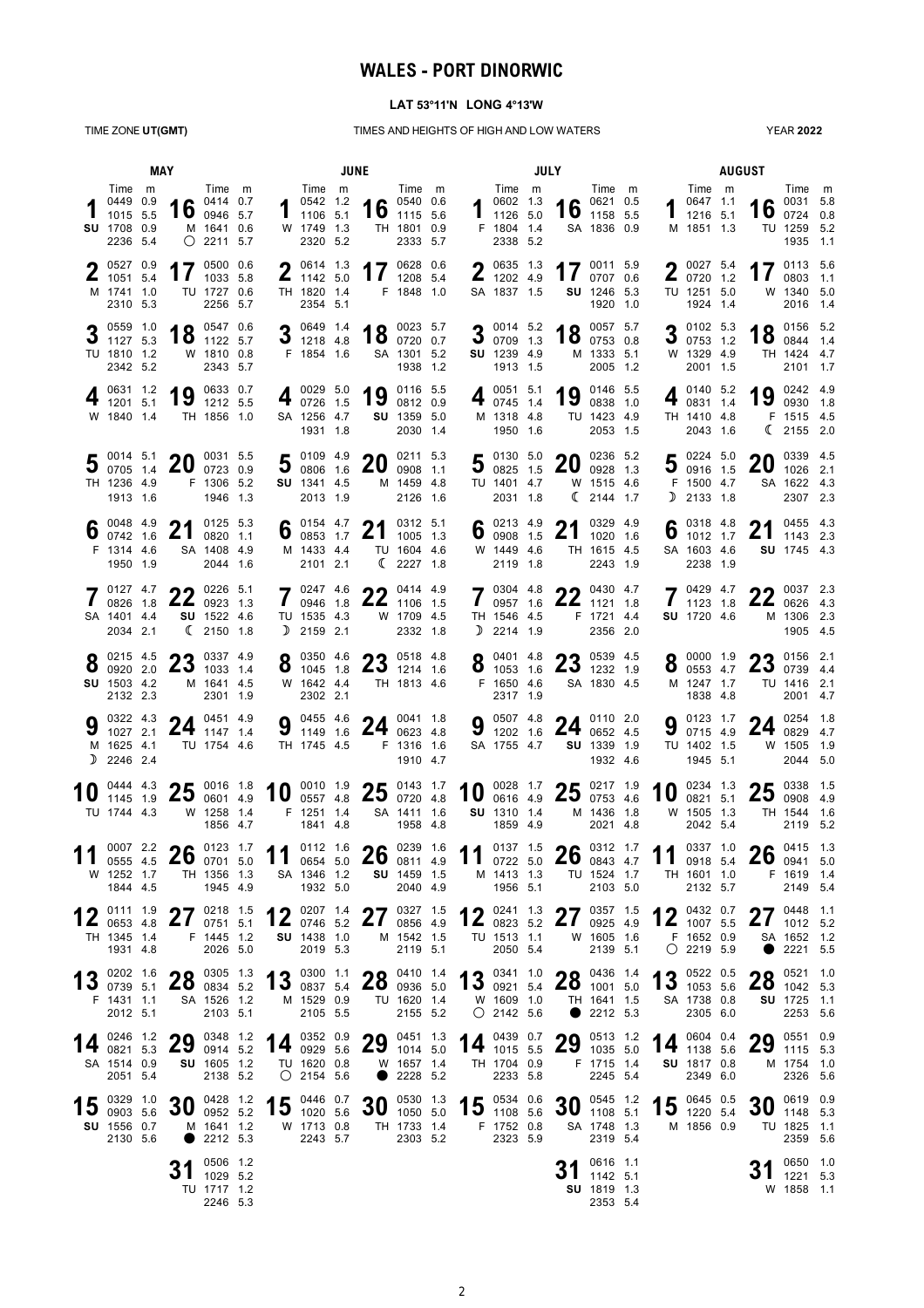# **WALES - PORT DINORWIC**

#### **LAT 53°11'N LONG 4°13'W**

TIME ZONE **UT(GMT)** TIMES AND HEIGHTS OF HIGH AND LOW WATERS

YEAR **2022**

| <b>SEPTEMBER</b> |                                                                                             |  |                    | <b>OCTOBER</b>                                            |  |     |                                                           |  |                                                                                                                                             |                                                             | <b>NOVEMBER</b> |                                                                             |  |                                                                                       |                                                               |  |    | <b>DECEMBER</b>                                                   |  |                                   |                                                                            |  |  |
|------------------|---------------------------------------------------------------------------------------------|--|--------------------|-----------------------------------------------------------|--|-----|-----------------------------------------------------------|--|---------------------------------------------------------------------------------------------------------------------------------------------|-------------------------------------------------------------|-----------------|-----------------------------------------------------------------------------|--|---------------------------------------------------------------------------------------|---------------------------------------------------------------|--|----|-------------------------------------------------------------------|--|-----------------------------------|----------------------------------------------------------------------------|--|--|
|                  | Time m<br>0033 5.5<br>0722 1.1<br>TH 1256 5.2<br>1933 1.3                                   |  |                    | Time m<br>16 $^{0117}$ 5.2<br>F 1337 4.8<br>2022 1.8      |  |     | Time m<br>0049 5.4<br>0736 1.3<br>SA 1313 5.2<br>1956 1.5 |  | 16 $0124$ 4.7                                                                                                                               | Time m<br>SU 1340 4.7<br>2038 2.1                           |                 | Time m<br>402464.7<br>$\frac{1}{2}$ 0925 2.1<br>TU 1515 4.9<br>$D$ 2213 1.8 |  |                                                                                       | Time m<br>16 $^{0247}$ 4.3<br>W 1506 4.5<br>$\binom{2214}{2}$ |  |    | Time m<br>0401 4.7<br>1024 2.0<br>TH 1614 5.1<br>2308 1.6         |  |                                   | Time m<br>$\bullet$ 0307 4.4<br>16 $^{0307}$ 4.4<br>F 1521 4.7<br>(222020) |  |  |
|                  | 0111 5.3<br>$\frac{2}{1}$ 0759 1.3<br>F 1337 5.0<br>2015 1.5                                |  |                    | 17 $^{0159}$ 4.8<br>SA 1421 4.6<br>$\binom{2112}{2}$ 2.1  |  |     | $2^{0136}$ 5.1<br>0824 1.7<br>SU 1405 4.9<br>2054 1.8     |  |                                                                                                                                             | 17 $0213$ 4.4<br>M 1435 4.5<br>(2142 2.4)                   | n               | 0422 4.6<br>$\frac{2}{1048}$ 2.2<br>W 1641 4.9<br>2337 1.7                  |  | 17 $^{0408}$ 4.2                                                                      | TH 1625 4.5<br>2328 2.2                                       |  |    | $\bigcap$ 0516 4.7<br>$\frac{2}{1136}$ 2.0<br>F 1724 5.1          |  |                                   | 17 $^{0413}$ $^{4.4}$<br>SA 1626 4.7<br>2321 1.9                           |  |  |
|                  | 0154 5.1<br>3 $0154$ 3.1<br>SA 1426 4.8<br>$D$ 2106 1.8                                     |  |                    | 18 $^{0251}$ 4.4<br>SU 1523 4.3<br>2222 2.4               |  |     | 3 ${}^{0241}_{0929}$ 2.0<br>M 1518 4.7<br>$D$ 2213 2.0    |  |                                                                                                                                             | $18$ $^{0327}$ $^{4.1}$ $^{2.6}$<br>TU 1557 4.3<br>2308 2.4 |                 | 3 $\frac{0548}{1213}$ $\frac{4.7}{2.1}$<br>TH 1758 5.1                      |  |                                                                                       | 18 $^{0525}$ 4.3<br>F 1735 4.6                                |  |    | 3 $\frac{0021}{0623}$ $\frac{1.5}{4}$<br>SA 1247 1.9<br>1829 5.2  |  |                                   | 18 $^{0518}$ 4.5<br>SU 1730 4.8                                            |  |  |
|                  | 0250 4.8<br>0943 1.8<br>SU 1532 4.6<br>2216 2.0                                             |  |                    | 19 $^{0410}$ $^{4.1}$<br>M 1653 4.2                       |  |     | 0418 4.5<br>1056 2.2<br>TU 1654 4.6<br>2349 1.9           |  | 19 $^{0509}$ 4.1                                                                                                                            | W 1731 4.4                                                  |                 | 4 $^{0055}$ 1.5<br>0657 5.0<br>F 1321 1.8<br>1901 5.3                       |  | 19                                                                                    | 0034 2.0<br>0627 4.6<br>SA 1250 2.2<br>1833 4.9               |  | 4  | 0125 1.4<br>0717 5.0<br>SU 1347 1.7<br>1924 5.3                   |  | 19                                | 0025 1.8<br>0619 4.7<br>M 1246 2.0<br>1831 5.0                             |  |  |
|                  | 0412 4.6 <b>QO</b><br>$J$ 1102 2.0<br>M 1701 4.6<br>2349 2.0                                |  |                    | 0000 2.4<br>$20_{\,0556\,4.1}$<br>TU 1229 2.5<br>1828 4.4 |  |     | 5 $\frac{0600}{1233}$ 2.1<br>W 1819 4.9                   |  | nn.<br>$20_{\ 0632}$ 4.4                                                                                                                    | 0036 2.2<br>TH 1257 2.4<br>1841 4.7                         |                 | $5^{0157}$ 1.3<br>30074752<br>SA 1418 1.5<br>1951 5.5                       |  | 20                                                                                    | 0127 1.7<br>0714 4.9<br>SU 1341 1.9<br>1920 5.1               |  |    | $5^{0218}$ 1.4<br>30045.2<br>M 1439 1.5<br>2012 5.4               |  | 20                                | 0124 1.6<br>0712 5.0<br>TU 1344 1.8<br>1926 5.2                            |  |  |
|                  | $\bullet$ 0554 4.6<br>$\overline{0}$ 1239 2.0<br>TU 1829 4.8                                |  |                    | 21 $^{0126}$ $^{2.2}$<br>W 1345 2.3<br>1931 4.7           |  |     | 6 $^{0115}$ 1.6<br>0716 4.9<br>TH 1346 1.7<br>1924 5.3    |  | 21                                                                                                                                          | 0137 1.9<br>0724 4.7<br>F 1351 2.1<br>1930 4.9              |                 | $\bullet$ 0247 1.1<br>$0$ 0829 5.4<br>SU 1504 1.3<br>2034 5.7               |  | 21                                                                                    | 0212 1.4<br>0754 5.1<br>M 1426 1.6<br>2003 5.4                |  |    | 6 $^{0304}_{0844}$ 53<br>TU 1526 1.4<br>2055 5.4                  |  | 21                                | 0217 1.4<br>0759 5.2<br>W 1438 1.5<br>2017 5.4                             |  |  |
|                  | $\frac{0120}{0719}$ 4.8 <b>22</b> $\frac{0223}{0805}$ 4.7<br>W 1357 1.7<br>1938 5.1         |  |                    | TH 1436 2.0<br>2013 5.0                                   |  |     | 0221 1.2<br>0810 5.2<br>F 1442 1.4<br>2014 5.6            |  | 22 $^{0222}$ 1.6                                                                                                                            | SA 1433 1.8<br>2008 5.2                                     |                 | $7^{0329}$ 1.0<br>0905 55<br>0905 5.5<br>M 1547 1.1<br>2114 5.7             |  | $22^{0254}$ 1.2<br>0831 5.4                                                           | TU 1509 1.3<br>2043 5.6                                       |  |    | $7^{0346}$ 1.3<br>0921 5.4<br>W 1609 1.3<br>2136 5.4              |  |                                   | 0308 1.2<br>$22^{0308}$ 1.2<br>TH 1530 1.2<br>2106 5.5                     |  |  |
|                  | $\bullet$ 0232 1.3<br>$\bullet$ 0820 5.1<br>TH 1458 1.4<br>2031 5.5                         |  |                    | 22.5<br>25008424.9<br>F 1514 1.7<br>2048 5.2              |  |     | $8^{0312}_{0852}$ 5.4<br>SA 1528 1.1<br>2057 5.8          |  | 22.3<br>$25$ 0835 5.2                                                                                                                       | SU 1509 1.5<br>2042 5.5                                     |                 | $8^{0408}$ 1.0<br>0941 5.6<br>TU 1627 1.1<br>$O$ 2154 5.7                   |  | $25$ 0909 5.6<br>$\bullet$                                                            | 22.033510<br>W 1551 1.1<br>2124 5.7                           |  |    | $\bullet$ 0425 1.3<br>$0$ 0957 5.5<br>TH 1651 1.3<br>$O$ 2215 5.3 |  |                                   | $22.0357$ 1.1<br>$25$ 0932 5.7<br>F 1622 1.0<br>2158 5.7                   |  |  |
|                  | 0329 0.9<br>0909 5.4<br>F 1548 1.1<br>2118 5.8                                              |  |                    | 24 $^{0342}$ 1.3<br>SA 1548 1.4<br>2119 5.5               |  |     | SU 1609 0.9<br>$O$ 2137 6.0                               |  | 9 $\frac{0355}{0930}$ 5.6 24 $\frac{0335}{0907}$ 5.4                                                                                        | M 1544 1.2<br>2115 5.7                                      |                 | 0446 1.0<br>9 $\frac{0446}{1016}$ 5.6<br>W 1706 1.1<br>2232 5.6             |  | 24 $^{0417}$ 0.9                                                                      | TH 1636 1.0<br>2208 5.8                                       |  | a  | 0501 1.4<br>$3\,\,1033\,\,5.5$<br>F 1730 1.4<br>2252 5.3          |  |                                   | 24 $^{0448}$ 1.0<br>SA 1717 0.8<br>2249 5.7                                |  |  |
|                  | 0417 0.6<br>0951 5.6<br>SA 1633 0.8<br>$O$ 2200 6.0                                         |  |                    | $25^{0415}$ 1.0<br>0941 5.3<br>SU 1620 1.2<br>2149 5.6    |  | 10  | 0435 0.7<br>1006 5.7<br>M 1649 0.8<br>2216 6.0            |  | $25^{0409}_{0939}$ 5.6                                                                                                                      | TU 1620 1.0<br>2150 5.8                                     |                 | 10 $^{0523}$ 1.1<br>TH 1743 1.2<br>2310 5.5                                 |  | $\frac{0523}{1051}$ $\frac{1.1}{5.5}$ <b>25</b> $\frac{0501}{1031}$ $\frac{0.9}{5.8}$ | 1031 5.8<br>F 1724 0.9<br>2254 5.8                            |  | 10 | 0537 1.5<br>1108 5.4<br>SA 1803 1.4<br>2329 5.2                   |  | クド<br>ZJ                          | 0539 1.0<br>1109 5.9<br>SU 1805 0.8<br>2341 5.6                            |  |  |
|                  | $\frac{0501}{1032}$ 5.7 <b>26</b> $\frac{0446}{1011}$ 5.5<br><b>SU</b> 1715 0.7<br>2242 6.1 |  |                    | M 1653 1.0<br>2222 5.7                                    |  |     | TU 1730 0.8<br>2255 5.9                                   |  | 11 $_{1042}^{0514}$ $_{0.7}^{0.7}$ 26 $_{1013}^{0445}$ $_{0.8}^{0.8}$ 11 $_{1126}^{0554}$ $_{5.4}^{1.3}$ 26 $_{1117}^{0546}$ $_{1.0}^{1.0}$ | W 1658 0.9<br>2228 5.9                                      |                 | F 1817 1.4<br>2345 5.2                                                      |  |                                                                                       | SA 1809 0.9<br>2345 5.6                                       |  |    | <b>SU</b> 1837 1.5                                                |  | 11 $^{0608}$ 1.6 26 $^{0624}$ 1.0 | M 1854 0.8                                                                 |  |  |
|                  | 0541 0.5<br>$12$ 1111 5.6<br>M 1753 0.7<br>2323 6.0                                         |  | 27<br>$\mathbf{Z}$ | 0520 0.8<br>1044 5.6<br>TU 1727 0.9<br>2256 5.8           |  | 1 N | 0549 0.9<br>$12$ 1118 5.6<br>W 1803 1.0<br>2333 5.7       |  | $\mathbf{Z}$                                                                                                                                | 7705230.8<br>1051 5.8<br>TH 1739 0.9<br>2309 5.8            |                 | $4 \bullet 0626 1.5$<br>$12$ 1159 5.3<br>SA 1852 1.6                        |  | 27 $^{0630}$ 1.2                                                                      | SU 1858 1.1                                                   |  |    | 12 $^{0004}$ 5.0<br>M 1216 5.3<br>1913 1.6                        |  |                                   | 2703255<br>$21$ 0711 1.2<br>TU 1248 5.8<br>1943 0.9                        |  |  |
|                  | 13 $\frac{0616}{1149}$ 5.5<br>TU 1828 0.9                                                   |  |                    | $20^{0.551}$ 0.8<br>ZO 1118 5.6<br>W 1800 0.9<br>2332 5.7 |  |     | TH 1837 1.2                                               |  | 13 0620 1.1 28 0600 0.9                                                                                                                     | F 1817 1.0<br>2351 5.6                                      |                 | 13 0021 5.0<br>SU 1233 5.1<br>1930 1.8                                      |  | $28^{0037}$ 5.4                                                                       | M 1255 5.5<br>1952 1.3                                        |  |    | 13 0042 4.9<br>TU 1254 5.1<br>1952 1.8                            |  |                                   | <b>20</b> 0126 5.3<br>$20$ 0800 1.4<br>W 1340 5.6<br>2036 1.1              |  |  |
|                  | 14 $^{0002}$ 5.8 29 $^{0622}$ 0.9<br>W 1224 5.3<br>1905 1.1                                 |  |                    | TH 1834 1.0                                               |  |     | F 1225 5.2<br>1913 1.5                                    |  | 14 $^{0009}$ 5.4 29 $^{0639}$ 1.1                                                                                                           | SA 1900 1.2                                                 |                 | 14 $^{0059}$ 4.8<br>M 1313 4.9<br>2014 2.0                                  |  | $29$ $^{0135}$ 5.1                                                                    | TU 1354 5.3<br>2052 1.4                                       |  |    | 14 $0123$ 4.<br>W 1335 5.0<br>2035 1.9                            |  | 29                                | 0222 5.0<br>0852 1.6<br>TH 1436 5.4<br>2132 1.3                            |  |  |
|                  | 15 $^{0039}$ 5.5<br>TH 1259 5.1<br>1942 1.4                                                 |  | 21                 | 0008 5.6<br>$30$ 0657 1.1<br>F 1230 5.4<br>1912 1.2       |  |     | 15 $^{0045}$ 5.1<br>0725 1.7<br>SA 1300 5.0<br>1952 1.8   |  | 30                                                                                                                                          | 0038 5.4<br>0723 1.4<br>SU 1301 5.3<br>1951 1.4             |                 | 15 $^{0146}$ $^{4.5}$<br>TU 1401 4.7<br>2107 2.2                            |  | 30                                                                                    | 0244 4.8<br>0915 1.9<br>W 1501 5.2<br>$D$ 2159 1.6            |  |    | 15 $^{0210}$ 4.5<br>TH 1424 4.8<br>2124 2.0                       |  | 30                                | 0324 4.8<br>0950 1.8<br>F 1537 5.2<br>2230 1.5                             |  |  |
|                  |                                                                                             |  |                    |                                                           |  |     |                                                           |  | 31                                                                                                                                          | 0133 5.0<br>0816 1.8<br>M 1359 5.1<br>2054 1.7              |                 |                                                                             |  |                                                                                       |                                                               |  |    |                                                                   |  |                                   | 0429 4.7<br>1051 1.9<br>SA 1642 5.0<br>2336 1.7                            |  |  |